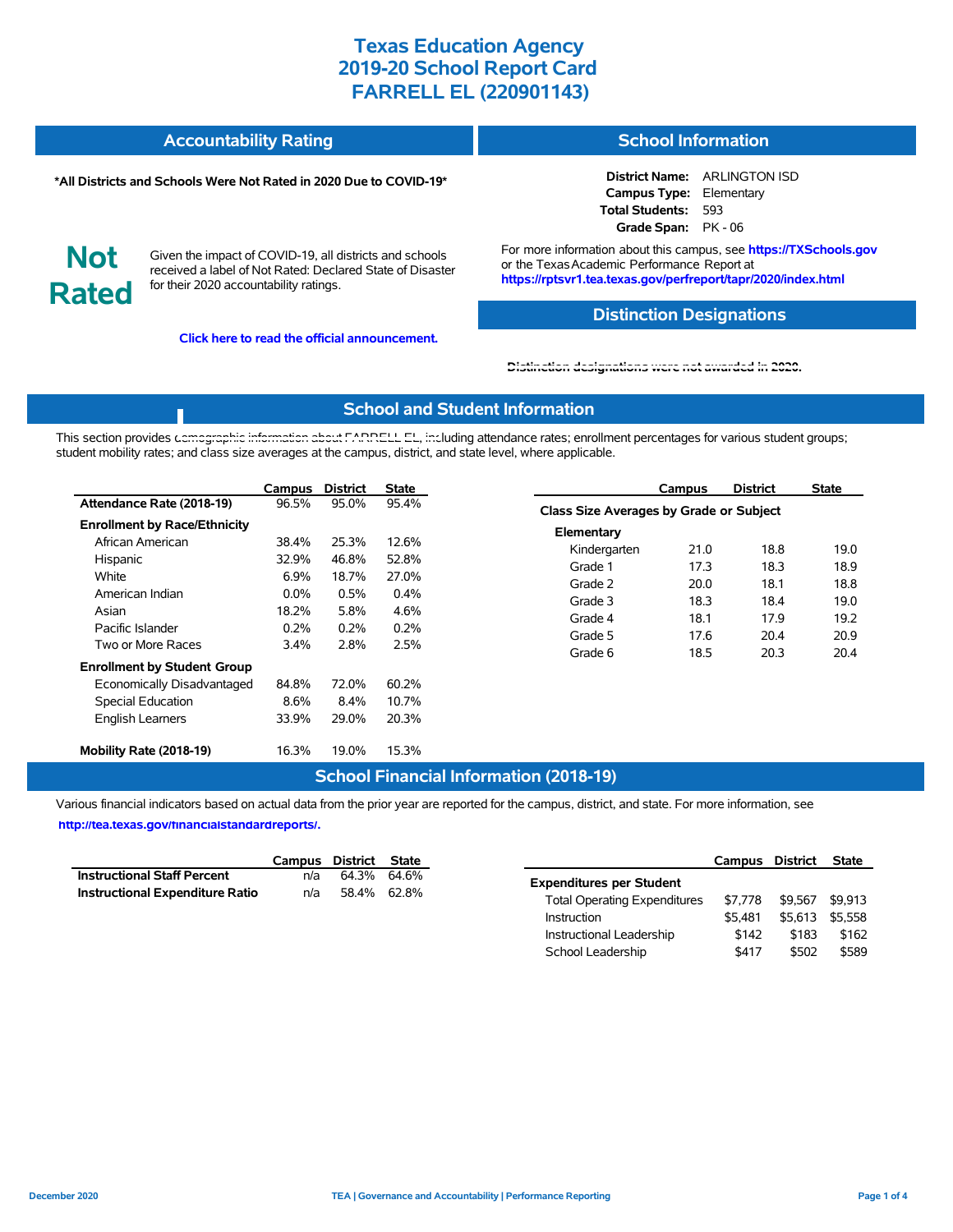#### **STAAR Outcomes**

This section provides STAAR performance and Academic Growth outcomes. Academic Growth measures whether students are maintaining performance or improving from year to year. **Please note that due to the cancellation of spring 2020 State of Texas Assessments of Academic Readiness (STAAR) due to the COVID-19 pandemic, the performance of this year's report is not updated.**

|                                                                                   |      |              |     |     | African                           |     |       | American                           |       | <b>Pacific</b>           | <b>More</b>                        | Econ      |
|-----------------------------------------------------------------------------------|------|--------------|-----|-----|-----------------------------------|-----|-------|------------------------------------|-------|--------------------------|------------------------------------|-----------|
|                                                                                   |      | <b>State</b> |     |     | District Campus American Hispanic |     | White | Indian                             | Asian | <b>Islander</b>          | Races                              | Disadv    |
| STAAR Performance Rates at Approaches Grade Level or Above (All Grades Tested)    |      |              |     |     |                                   |     |       |                                    |       |                          |                                    |           |
| All Subjects                                                                      | 2019 | 78%          | 74% | 75% | 71%                               | 74% | 69%   | $\ast$                             | 88%   | $\ast$                   | 72%                                | 71%       |
|                                                                                   | 2018 | 77%          | 72% | 75% | 67%                               | 77% | 78%   | $\ast$                             | 86%   | *                        | 71%                                | 70%       |
| ELA/Reading                                                                       | 2019 | 75%          | 70% | 74% | 70%                               | 76% | 69%   | $\ast$                             | 85%   | *                        | 63%                                | 70%       |
|                                                                                   | 2018 | 74%          | 69% | 75% | 69%                               | 75% | 76%   | $\ast$                             | 83%   | $\ast$                   | 88%                                | 69%       |
| <b>Mathematics</b>                                                                | 2019 | 82%          | 78% | 80% | 78%                               | 77% | 81%   | $\ast$                             | 93%   | $\ast$                   | 88%                                | 77%       |
|                                                                                   | 2018 | 81%          | 77% | 81% | 74%                               | 82% | 86%   | $\ast$                             | 92%   | $\ast$                   | 75%                                | 79%       |
| Writing                                                                           | 2019 | 68%          | 63% | 53% | 48%                               | 54% | 38%   | $\overline{\phantom{a}}$           | 77%   | $\overline{a}$           | $\ast$                             | 48%       |
|                                                                                   | 2018 | 66%          | 61% | 56% | 50%                               | 59% | 40%   | $\overline{\phantom{a}}$           | 71%   | $\overline{a}$           | $\overline{\phantom{a}}$           | 53%       |
| Science                                                                           | 2019 | 81%          | 77% | 77% | 74%                               | 76% | 63%   | $\overline{\phantom{a}}$           | 89%   | $\overline{a}$           | $\ast$                             | 76%       |
|                                                                                   | 2018 | 80%          | 76% | 68% | 47%                               | 84% | 86%   | $\ast$                             | 87%   | *                        | 40%                                | 59%       |
| STAAR Performance Rates at Meets Grade Level or Above (All Grades Tested)         |      |              |     |     |                                   |     |       |                                    |       |                          |                                    |           |
| All Subjects                                                                      | 2019 | 50%          | 45% | 45% | 37%                               | 44% | 43%   | $\ast$                             | 71%   | $\ast$                   | 28%                                | 41%       |
|                                                                                   | 2018 | 48%          | 44% | 43% | 30%                               | 44% | 52%   | $\ast$                             | 66%   | $\ast$                   | 29%                                | 38%       |
| ELA/Reading                                                                       | 2019 | 48%          | 43% | 43% | 34%                               | 43% | 35%   | $\ast$                             | 65%   | $\ast$                   | 38%                                | 39%       |
|                                                                                   | 2018 | 46%          | 42% | 43% | 34%                               | 43% | 48%   | $\ast$                             | 60%   | *                        | 38%                                | 39%       |
| Mathematics                                                                       | 2019 | 52%          | 47% | 51% | 43%                               | 48% | 46%   | $\ast$                             | 83%   | $\ast$                   | 25%                                | 46%       |
|                                                                                   | 2018 | 50%          | 44% | 47% | 30%                               | 49% | 67%   | $\ast$                             | 77%   | $\ast$                   | 38%                                | 43%       |
| Writing                                                                           | 2019 | 38%          | 33% | 25% | 19%                               | 21% | 38%   | $\overline{\phantom{a}}$           | 38%   | $\overline{a}$           | $\ast$                             | 19%       |
|                                                                                   | 2018 | 41%          | 36% | 31% | 24%                               | 28% | 0%    | $\overline{\phantom{a}}$           | 59%   | $\overline{\phantom{a}}$ | $\overline{\phantom{a}}$           | 25%       |
| Science                                                                           | 2019 | 54%          | 48% | 50% | 35%                               | 48% | 63%   | $\overline{\phantom{a}}$           | 78%   | $\overline{a}$           | $\ast$                             | 48%       |
|                                                                                   | 2018 | 51%          | 47% | 35% | 19%                               | 41% | 57%   | $\ast$                             | 60%   | *                        | 0%                                 | 25%       |
|                                                                                   |      |              |     |     |                                   |     |       |                                    |       |                          |                                    |           |
| STAAR Performance Rates at Masters Grade Level (All Grades Tested)<br>*<br>$\ast$ |      |              |     |     |                                   |     |       |                                    |       |                          |                                    |           |
| All Subjects                                                                      | 2019 | 24%          | 20% | 25% | 19%                               | 22% | 22%   | $\ast$                             | 47%   | *                        | 6%                                 | 22%       |
|                                                                                   | 2018 | 22%          | 19% | 21% | 10%                               | 18% | 37%   | $\ast$                             | 45%   | $\ast$                   | 10%                                | 18%       |
| ELA/Reading                                                                       | 2019 | 21%          | 18% | 22% | 16%                               | 22% | 15%   | $\ast$                             | 43%   | *                        | 13%                                | 21%       |
|                                                                                   | 2018 | 19%          | 17% | 21% | 11%                               | 20% | 33%   | $\ast$                             | 42%   | $\ast$                   | 13%                                | 19%       |
| <b>Mathematics</b>                                                                | 2019 | 26%          | 23% | 31% | 23%                               | 26% | 35%   | $\ast$                             | 63%   | *                        | 0%                                 | 26%       |
|                                                                                   | 2018 | 24%          | 21% | 27% | 14%                               | 22% | 52%   |                                    | 55%   |                          | 13%<br>$\ast$                      | 22%<br>3% |
| Writing                                                                           | 2019 | 14%          | 11% | 5%  | 4%                                | 4%  | 13%   | $\overline{\phantom{a}}$           | 8%    | $\overline{a}$           |                                    |           |
|                                                                                   | 2018 | 13%          | 10% | 8%  | 3%                                | 7%  | 0%    | $\overline{\phantom{a}}$           | 24%   | $\overline{a}$           | $\overline{\phantom{a}}$<br>$\ast$ | $8\%$     |
| Science                                                                           | 2019 | 25%          | 21% | 27% | 24%                               | 24% | 13%   | $\overline{\phantom{a}}$<br>$\ast$ | 44%   | $\overline{a}$<br>*      |                                    | 27%       |
|                                                                                   | 2018 | 23%          | 21% | 13% | 3%                                | 9%  | 29%   |                                    | 40%   |                          | 0%                                 | 7%        |
| <b>Academic Growth Score (All Grades Tested)</b>                                  |      |              |     |     |                                   |     |       |                                    |       |                          |                                    |           |
| <b>Both Subjects</b>                                                              | 2019 | 69           | 69  | 71  | 67                                | 68  | 68    | $\ast$                             | 85    | $\overline{a}$           | 75                                 | 70        |
|                                                                                   | 2018 | 69           | 70  | 73  | 73                                | 68  | 83    | $\ast$                             | 78    | $\overline{a}$           | 79                                 | 72        |
| ELA/Reading                                                                       | 2019 | 68           | 67  | 63  | 60                                | 59  | 57    | $\ast$                             | 78    | ÷.                       | 67                                 | 63        |
|                                                                                   | 2018 | 69           | 69  | 67  | 68                                | 66  | 70    | $\ast$                             | 69    | $\overline{a}$           | 57                                 | 66        |
| <b>Mathematics</b>                                                                | 2019 | 70           | 71  | 79  | 73                                | 77  | 80    | $\ast$                             | 91    | L,                       | 83                                 | 76        |
|                                                                                   | 2018 | 70           | 70  | 78  | 77                                | 69  | 97    | $\ast$                             | 87    | L,                       | 100                                | 77        |

? Indicates that the data for this item were statistically improbable or were reported outside a reasonable range.<br>- Indicates zero observations reported for this group.<br>\* Indicates results are masked due to small numbers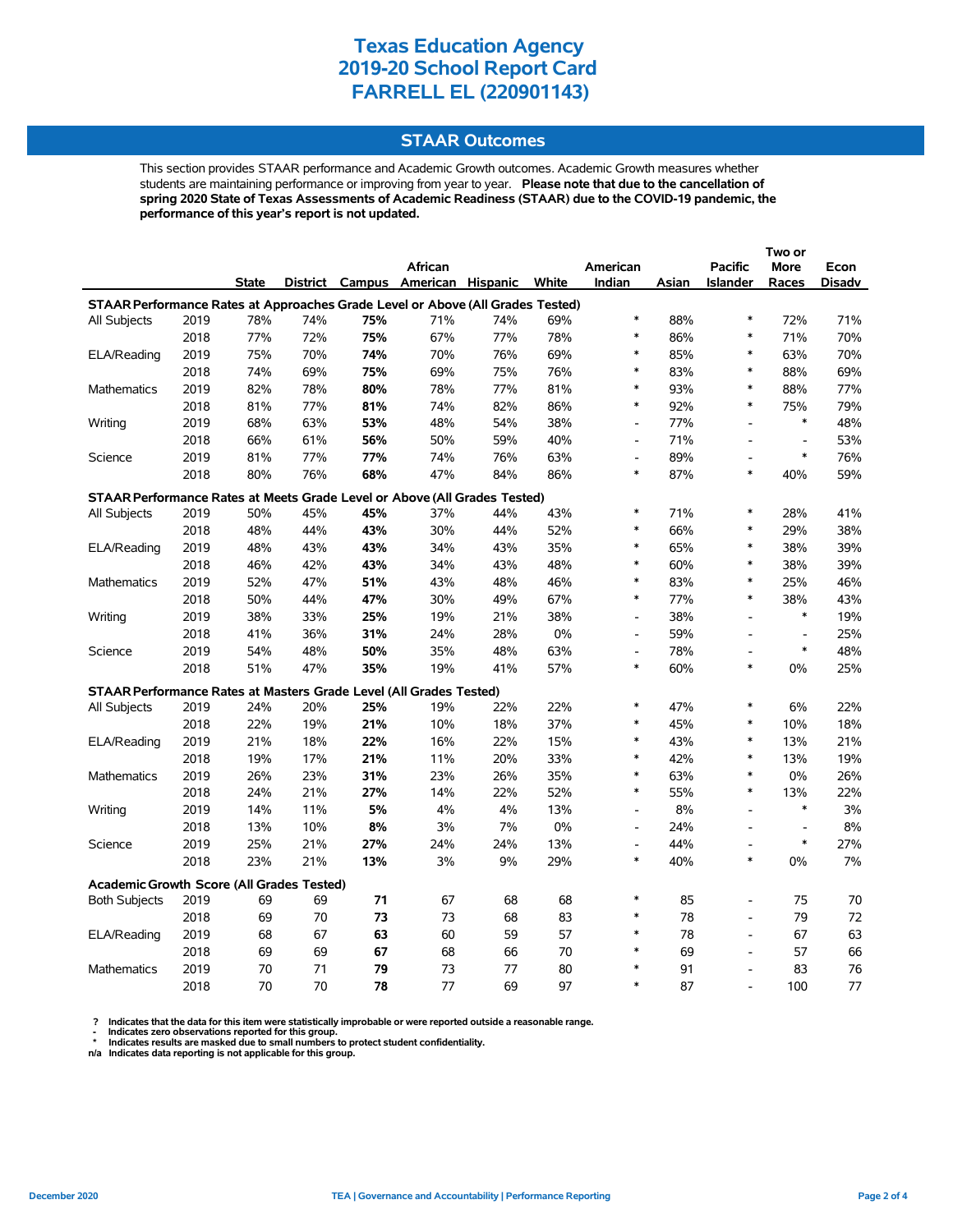#### **Prior-Year Non-Proficient and Student Success Initiative STAAR Outcomes**

Progress of Prior-Year Non-Proficient Students shows STAAR performance rates for students who did not perform satisfactorily in 2017-18 but did in 2018-19. Student Success Initiative shows rates related to the requirement for students to demonstrate proficiency on the reading and mathematics STAAR in grades 5 and 8. **Please note that due to the cancellation of spring 2020 State of Texas Assessments of Academic Readiness (STAAR) due to the COVID-19 pandemic, this year's report is not updated.**

|                                                |              |                 |                                                   | African                                                               |                 |              | American |        | <b>Pacific</b>  | <b>More</b> | Econ          |  |
|------------------------------------------------|--------------|-----------------|---------------------------------------------------|-----------------------------------------------------------------------|-----------------|--------------|----------|--------|-----------------|-------------|---------------|--|
|                                                | <b>State</b> | <b>District</b> | Campus                                            | American                                                              | <b>Hispanic</b> | <b>White</b> | Indian   | Asian  | <b>Islander</b> | Races       | <b>Disadv</b> |  |
| Progress of Prior-Year Non-Proficient Students |              |                 |                                                   |                                                                       |                 |              |          |        |                 |             |               |  |
| Sum of Grades 4-8                              |              |                 |                                                   |                                                                       |                 |              |          |        |                 |             |               |  |
| Reading                                        |              |                 |                                                   |                                                                       |                 |              |          |        |                 |             |               |  |
| 2019                                           | 41%          | 39%             | 36%                                               | 38%                                                                   | 41%             | 20%          |          | *      |                 | ∗           | 37%           |  |
| 2018                                           | 38%          | 36%             | 42%                                               | 46%                                                                   | 39%             | $\ast$       |          | $\ast$ |                 | $\ast$      | 37%           |  |
| Mathematics                                    |              |                 |                                                   |                                                                       |                 |              |          |        |                 |             |               |  |
| 2019                                           | 45%          | 42%             | 38%                                               | 47%                                                                   | 26%             | 43%          |          | $\ast$ |                 | $\ast$      | 39%           |  |
| 2018                                           | 47%          | 41%             | 52%                                               | 48%                                                                   | 50%             | $\ast$       |          | $\ast$ |                 | $\ast$      | 53%           |  |
| <b>Students Success Initiative</b>             |              |                 |                                                   |                                                                       |                 |              |          |        |                 |             |               |  |
| <b>Grade 5 Reading</b>                         |              |                 |                                                   |                                                                       |                 |              |          |        |                 |             |               |  |
|                                                |              |                 |                                                   | Students Meeting Approaches Grade Level on First STAAR Administration |                 |              |          |        |                 |             |               |  |
| 2019                                           | 78%          | 73%             | 78%                                               | 76%                                                                   | 70%             | 88%          |          | 89%    |                 | $\ast$      | 78%           |  |
|                                                |              |                 | <b>Students Requiring Accelerated Instruction</b> |                                                                       |                 |              |          |        |                 |             |               |  |
| 2019                                           | 22%          | 27%             | 22%                                               | 24%                                                                   | 30%             | 13%          |          | 11%    |                 | ∗           | 22%           |  |
| <b>STAAR Cumulative Met Standard</b>           |              |                 |                                                   |                                                                       |                 |              |          |        |                 |             |               |  |
| 2019                                           | 86%          | 82%             | 89%                                               | 91%                                                                   | 83%             | 88%          |          | 94%    |                 | *           | 90%           |  |
| <b>Grade 5 Mathematics</b>                     |              |                 |                                                   |                                                                       |                 |              |          |        |                 |             |               |  |
|                                                |              |                 |                                                   | Students Meeting Approaches Grade Level on First STAAR Administration |                 |              |          |        |                 |             |               |  |
| 2019                                           | 83%          | 77%             | 87%                                               | 88%                                                                   | 80%             | 100%         |          | 89%    |                 | *           | 87%           |  |
|                                                |              |                 | <b>Students Requiring Accelerated Instruction</b> |                                                                       |                 |              |          |        |                 |             |               |  |
| 2019                                           | 17%          | 23%             | 13%                                               | 12%                                                                   | 20%             | 0%           |          | 11%    |                 | ∗           | 13%           |  |
| <b>STAAR Cumulative Met Standard</b>           |              |                 |                                                   |                                                                       |                 |              |          |        |                 |             |               |  |
| 2019                                           | 90%          | 85%             | 89%                                               | 91%                                                                   | 83%             | 100%         |          | 89%    |                 | ∗           | 88%           |  |

 **? Indicates that the data for this item were statistically improbable or were reported outside a reasonable range.**

 **- Indicates zero observations reported for this group. \* Indicates results are masked due to small numbers to protect student confidentiality.**

**n/a Indicates data reporting is not applicable for this group.**